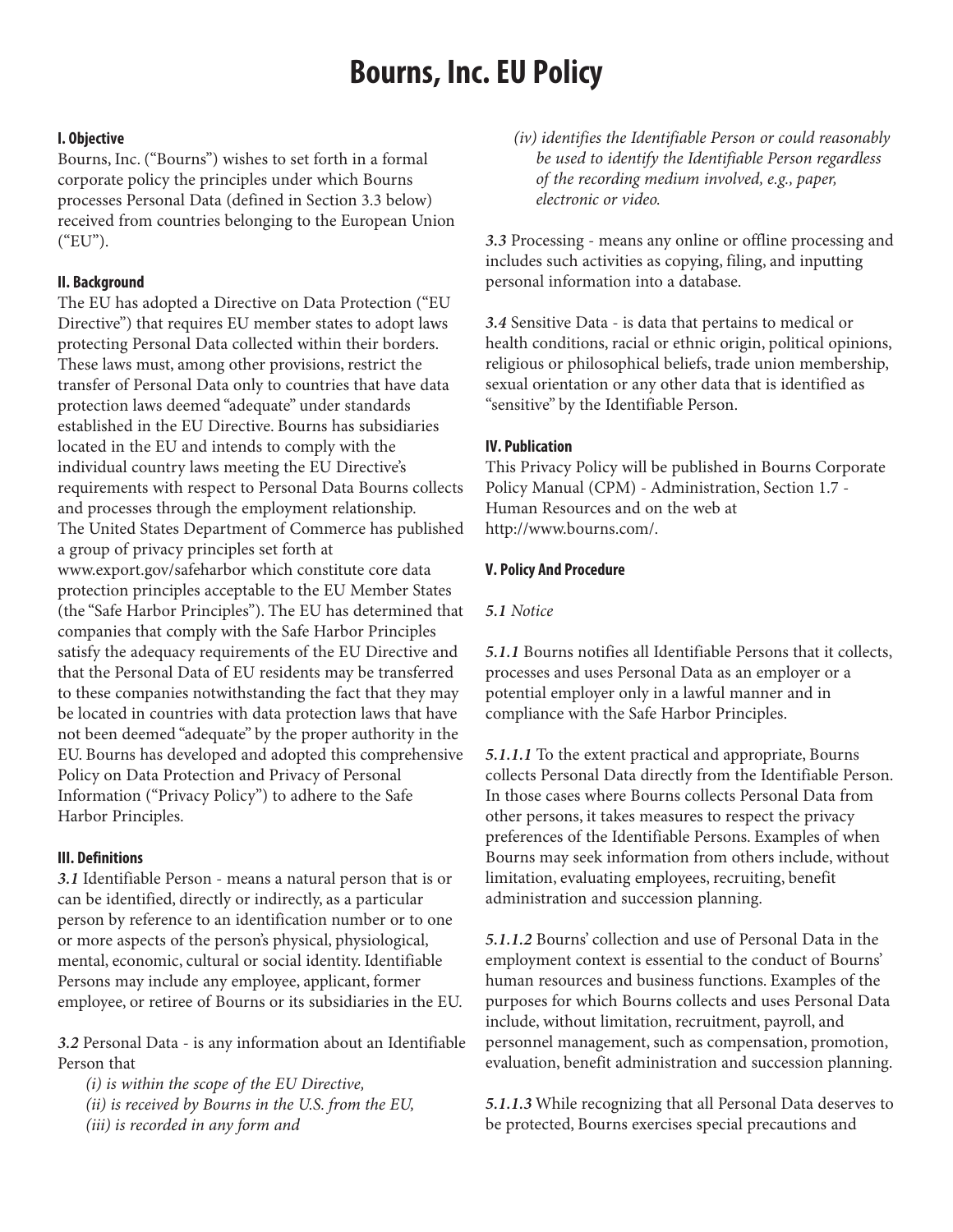safeguards for Sensitive Data. Unless required by applicable law, Bourns does not request or record Sensitive Data.

**5.1.1.4** This Privacy Policy does not apply to information that is "anonymized" so that the identities of Identifiable Persons are not known to Bourns.

# **5.2** Choice

**5.2.1** Opt-Out Rights. Bourns may share Personal Data with its subsidiaries or use Personal Data for a purpose incompatible with the reason the Personal Data was originally collected. In such circumstances, Bourns will first provide each Identifiable Person with the opportunity to opt-out of such sharing of his or her Personal Data in accordance with the Safe Harbor Principles. In addition, where consent of Identifiable Persons or their representatives is required by law, contract, or agreement for the collection, use, or disclosure of Personal Data, Bourns will request such consent and respect the Identifiable Person's choice in such matters.

**5.2.1.1** Bourns is not required to provide notice in certain circumstances as specified or permitted by the Safe Harbor Principles or applicable law, such as when it would compromise the ability of Bourns to respond to legal process.

**5.2.1.2** In certain limited or exceptional circumstances, in accordance with the Safe Harbor Principles, Bourns may disclose Personal Data without the consent of the Identifiable Person. For example, this may occur when Bourns is required to disclose information by law or legal process or in the vital interests of the Identifiable Person, such as when life or health are at stake.

**5.2.2** Opt-In Requirement. Except as provided by the Safe Harbor Principles or applicable law, an Identifiable Person must give affirmative permission (opt in consent) before Bourns will disclose Sensitive Data to a third party or use Sensitive Data for a purpose other than those for which it was originally collected or subsequently authorized by the Identifiable Person.

# **5.3** Onward Transfer

**5.3.1** Bourns may transfer Personal Data across state and country borders for the purposes of data analysis and consolidation of Human Resource information worldwide. Bourns will comply with the provisions of this Privacy Policy in any such transfer.

**5.3.2** To enable Bourns to provide employees with certain

services such as payroll direct deposit, personnel benefits, or other human resource services, Bourns may disclose Personal Data without consent to sub-contractors, vendors or other third parties, if the third party (i) subscribes to the Safe Harbor Principles, (ii) is subject to laws meeting the minimum standards required by the EU Directive or (iii) enters into an agreement with Bourns obligating the third party to provide at least the same level of privacy protection as required by Safe Harbor Principles.

# **5.4** Security

**5.4.1** Bourns takes reasonable precautions to protect Personal Data against loss, misuse and unauthorized access, disclosure, alteration, destruction and theft.

**5.4.1.1** These precautions include password protections for online information systems and restricted access to Personal Data. All inquiries from outside Bourns, whether written or oral, concerning the identity, employment record or performance of an employee or former employee must be referred to the Human Resources Department.

**5.4.1.2** Employees are responsible for helping maintain security through safeguarding Personal Data, e.g., by protecting passwords used to access Bourns computer systems, by keeping paper records under lock and key when not in use, and by disposing of files and reports no longer needed in a secure manner.

# **5.5** Data Integrity

**5.5.1** Bourns takes reasonable steps to keep Personal Data accurate, complete, and up-to-date. Each Identifiable Person is responsible for informing Bourns or its EU subsidiaries of any changes in Personal Data so that the information that Bourns holds about him or her is accurate, complete and up-to-date.

**5.5.2** Bourns retains Personal Data only as long as necessary to meet the purposes for which it was collected or as required by law, contractual agreement, or the Safe Harbor Principles.

**5.5.2.1** Certain Personal Data may be archived to administer post-employment benefits, to meet legal requirements, to provide evidence in cases of litigation, for statistical purposes, or to assist in decision relating to reemployment.

**5.5.2.2** Bourns uses reasonable procedures, following retention guidelines, to ensure that it archives or destroys Personal Data no longer required for the purposes for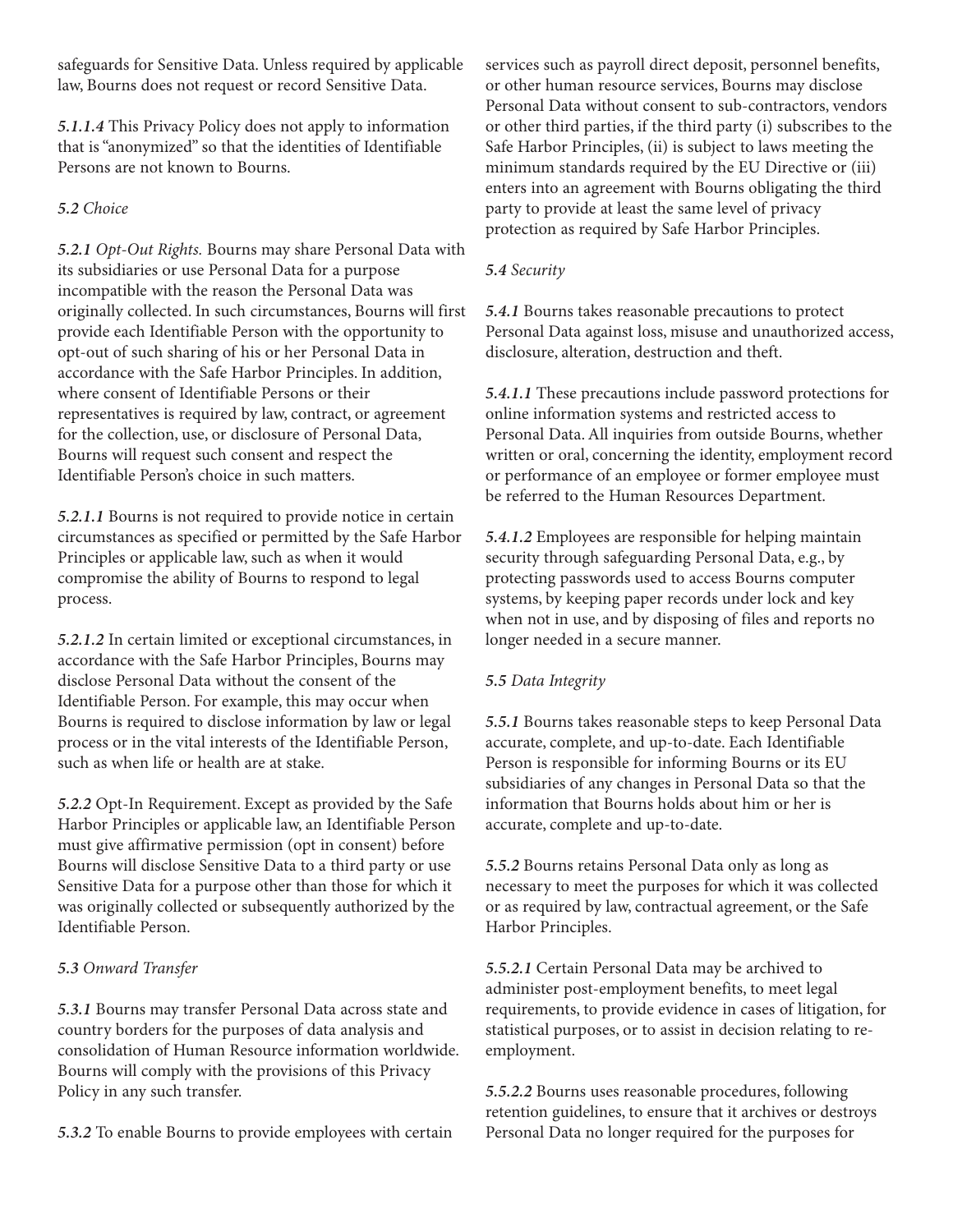which it was originally collected, unless otherwise agreed to by the Identifiable Person.

# **5.6** Access

**5.6.1** Bourns provides Identifiable Persons with a reasonable opportunity to examine their Personal Data, to challenge its accuracy and to have it corrected, amended or deleted as appropriate, subject to certain exceptions.

**5.6.2** Upon request, Identifiable Persons will be given reasonable access to the Personal Data Bourns holds about them. Reasonable access applies to both the process of accessing Personal Data and the types of Personal Data to be accessed.

**5.6.2.1** Reasonable access means that requests for access are made during normal business hours, following standard procedures, and that the frequency of access requests is not excessive.

**5.6.2.2** If an Identifiable Person is denied access, Bourns will provide such Identifiable Person with the reason(s) for denying access and a contact point for further inquiries.

**5.6.3** If the Identifiable Person notifies Bourns that the Personal Data on file is incorrect and provides Bourns with appropriate supporting documentation, Bourns will either correct the Personal Data or direct the Identifiable Person to the source of the information for correction.

**5.6.3.1** If, upon review, Bourns believes that the existing Personal Data is correct, Bourns will inform the Identifiable Person. If the Identifiable Person continues to dispute the accuracy of the Personal Data, Bourns will note that dispute in the record of the Identifiable Person upon written request.

**5.6.4** The Safe Harbor Principles provides for some exceptions to the obligation to provide access to Personal Data. Access to confidential or proprietary information, such as business reorganization or succession plans, or where granting access has to be balanced against the privacy interests of others, may be restricted. In addition, access may be denied

- (i) when the information requested relates to an ongoing investigation, litigation or potential litigation,
- (ii) where the burden or expense of providing access would be disproportionate to the risks to the privacy of the Identifiable Person or
- (iii) when the rights of persons other than the Identifiable Person would be violated.

# **5.7** Enforcement

**5.7.1** Identifiable Persons may contact the Vice President - Corporate Administration at Corporate Headquarters in Riverside, California to submit data access requests, register complaints or address any other relevant issues under the Safe Harbor Principles.

**5.7.1.1** If a complaint about the processing and/or transfer of Personal Data is not resolved to the satisfaction of the Identifiable Person through internal procedures, then Bourns will refer such person to the Data Protection Authority in the jurisdiction where the person works or the United States Federal Trade Commission, at the option of Bourns. Bourns will cooperate with such authorities in the investigation of any unresolved complaints.

**5.7.1.2** Bourns is committed to assisting Identifiable Persons in protecting their privacy and in exercising their rights under this Privacy Policy and applicable laws. Identifiable Persons making complaints or reporting potential violations of the Privacy Policy shall not be subject to any form of retaliation. In addition, report of potential violations may be made on an anonymous basis.

**5.7.2** It is the responsibility of all employees to act in accordance with the Privacy Policy and obligations with respect to Personal Data. Failure to do so may result in disciplinary action, if warranted, up to and including termination of employment.

# **VI. Verification**

**6.1** Bourns' privacy practices are self-certified annually to the U.S. Department of Commerce. The Vice President - Corporate Administration is responsible for:

**6.1.1** Ensuring that the privacy guidelines, programs, procedures, training and other measures necessary to implement the Privacy Policy are developed and put into practice;

**6.1.2** Overseeing responses to inquiries and resolutions of complaints relating to the privacy of Identifiable Persons;

**6.1.3** Working with Bourns' legal department to ensure Bourns' ongoing compliance with applicable privacy laws and agreements, as well as any obligations Bourns may enter into voluntarily, such as the Safe Harbor Principles; and

**6.1.4** Overseeing annual assessments of Bourns internal practices to ensure that they conform to the Privacy Policy and related company obligations.